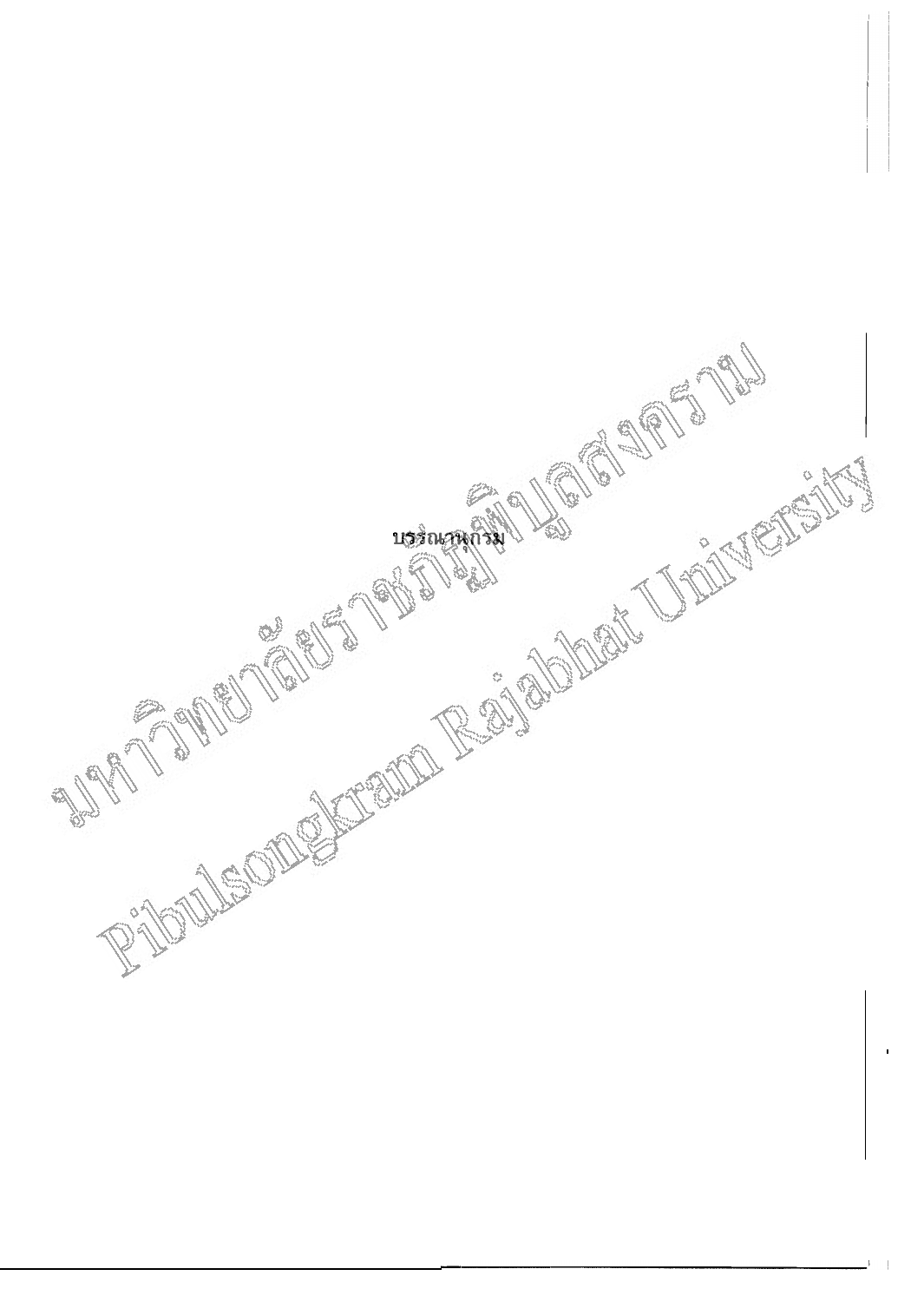## ปรรณานุกรม

ิกระมล ทองธรรมชาติและคณะ. (2525). <mark>การทำงานในระบบคณะกรรมการ.</mark> กรุงเทพฯ : การวิจัยของสำนักงานคณะกรรมการข้าราชการพลเรือน. กำจัด สวัสดิโอ. (2514). วิชาชีพและวี่ชาชีวิต. กรุงเทพฯ. กำธร กิดดิภูมิชัย. (2524). บทบาทขอ<mark>งคณะกรรมการกับการบริหารราชการไทย.</mark> ศูนย์การศึกษา. 17 : 61 - 78 กรกฎาคม – สิงหาคม. ชนินทร์ พิทยาวิวิธ. (2533). ธนาคารพานิชย์ใช้มาตรการอะไรในการพิจารณา ี่ ปล่อยสินเชื่อ. หน้า คำขวัญ. ชุลีพร เปี่ยมสมบูรณ์. (2539) ธนาคารอ<mark>อมสิน. ที่ ผห. 1257/2539, เรื่องโ</mark>ม่พิความจากการ บรรยายพิเศษหัวข้อวิสัยทัศน์การตลาดกับก้าวใหม่ธุนงคารออมสิน. ิลงวันที่ 26 พฤศจิกายน. ดวงพร ดลอดพงษ์ (2541). บทคัดย่อ ตาวมดิติเห็นของชาวบ้านต่อการดำเนิน กิจกรรมกลุ่มออมทรัพย์เพื่อการผลิตอำเภอสูงเนินจังหวัดนครราชสีมา. วิทยานิพนธ์ปริญญามุหัวบัณฑิต มหาสารคาม : มหาวิทยาลัยมีพาสจรดาม. เติม แย้มเสมอ. (2524) ทรัพริหารการประถมศึกษาในรูปคณะกรรมการ. กรุงเทพฯ : อักษรสมัย ธงชัย สันติวสห์ (2519). การจัดองค์การและการบริหรัฐ กรุงเทพฯ : ไทยวัฒนาพานิช. ห้าฎเฉลียง ดูมิวรังค์และคณะ. (2516). การนั้นหิศกัจริศึกษา. กรุงเทพฯ : มิดรสยาม. ปิจะจาบ อุ่นเคียร. (2528). การศึกษาบริหารงานที่ปฏิบัติจริง<mark>และที่ควรปฏิบัติของคณะ</mark> กรรมการกลุ่มโรงเรียนไม้ธยมศึกษา สังกัดกรมสามัญศึกษา เขตการศึกษา 3. วิทยานิพนธุ์ปริญญามหาบัณฑิต สงขลา : มหาวิทยาลัยศรีนครินทรวิโรฒ สงขลา. น่องพรรณ เกิดพิทักษ์ (2530). สุขภาพจิตเบื้องต้น. กรุงเทพฯ : บัณฑิตการพิมพ์. พนัส หันนิ่งคืนทรั้ง (2537). หลักการบริหารโรงเรียน. กรุงเทพฯ : วัฒนาพานิช. ้ฬยิงศักดิ์ นามวรรณ. (2537). **ความพึงพอใจในการปฏิบัติหน้าที่สืบสานของเจ้าหน้าที่** ้ตำรวจชั้**นประทวนในสถานีตำรวจภูธรจังหวัดขอนแก่น.** วิทยานิพนธ์ปริญญา มหาบัณฑิต ขอนแก่น : มห่าวิทยาลัยขอนแก่น.

้ภิญโญ สาธร. (2537). **หลักการบริหารการศึกษา.** พิมพ์ครั้งที่ 3. กรุงเทพฯ : วัฒนาพานิช. มังกร ชัยชนะตารา. (2520). วิธีการดำเนินงานการประชุมแบบรัฐสภา. กรุงเทพฯ : ไทยวัฒนาพานิช